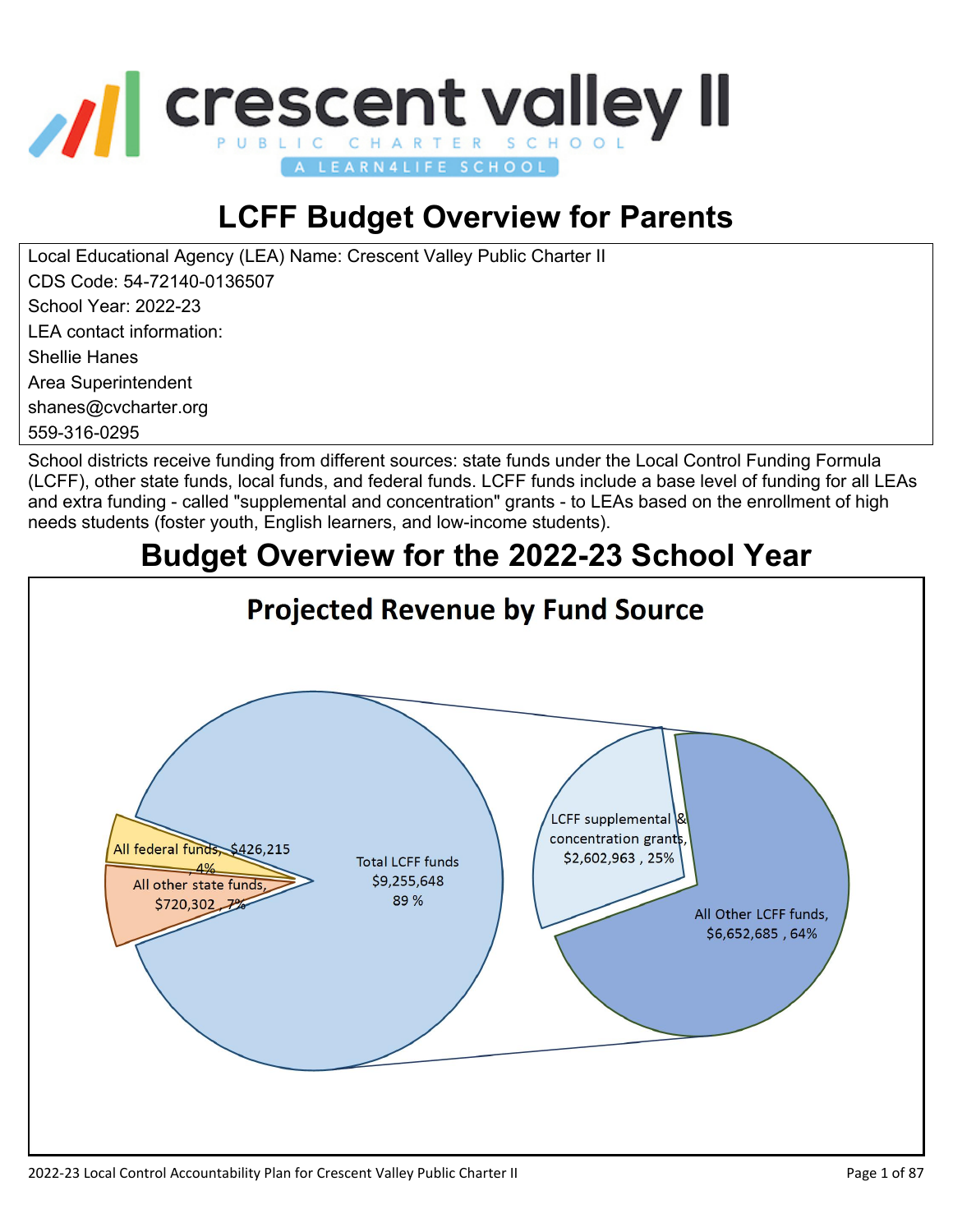#### This chart shows the total general purpose revenue Crescent Valley Public Charter II expects to receive in the coming year from all sources.

The text description for the above chart is as follows: The total revenue projected for Crescent Valley Public Charter II is \$10,402,165, of which \$9,255,648 is Local Control Funding Formula (LCFF), \$720,302 is other state funds, \$0 is local funds, and \$426,215 is federal funds. Of the \$9,255,648 in LCFF Funds, \$2,602,963 is generated based on the enrollment of high needs students (foster youth, English learner, and low-income students).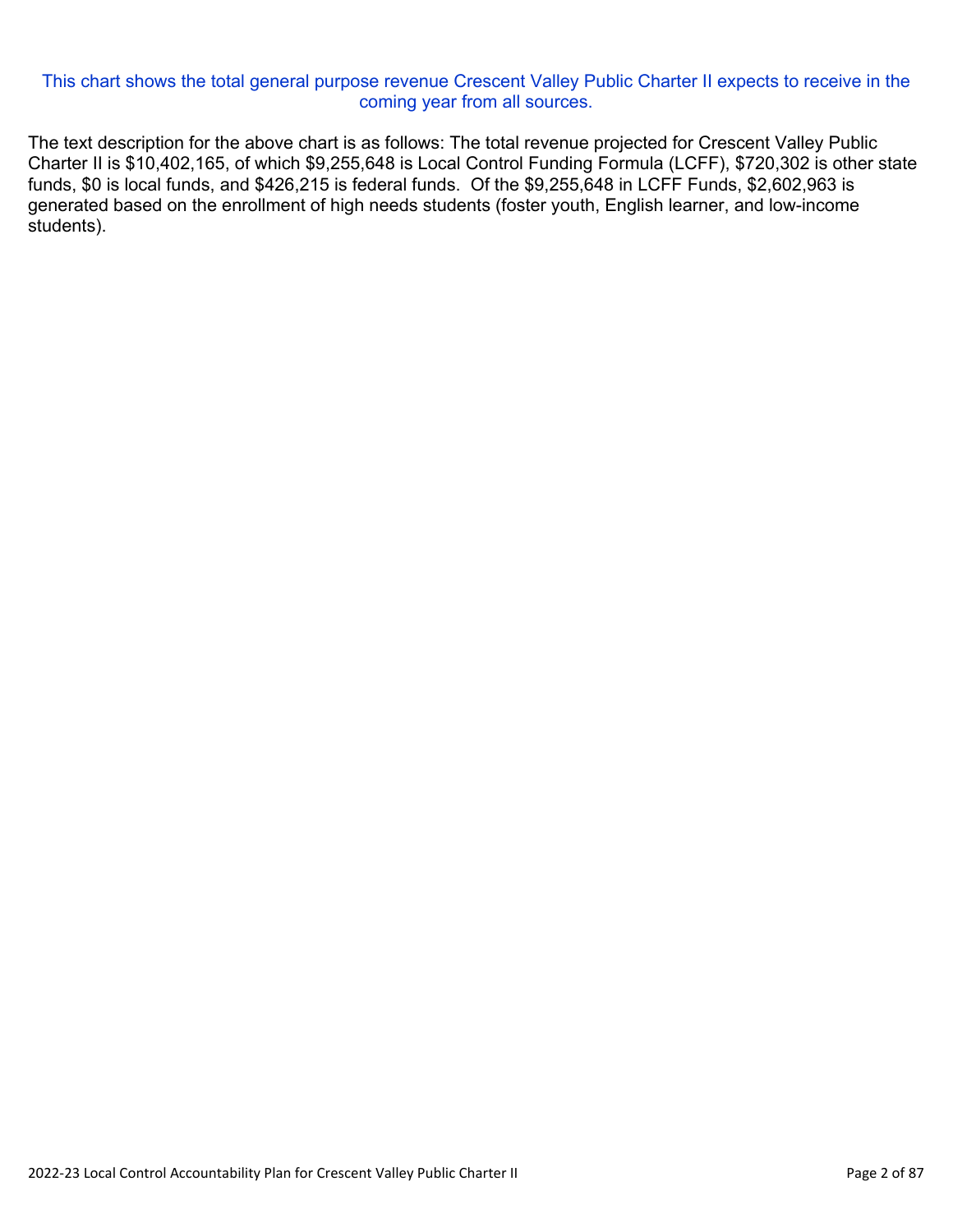## **LCFF Budget Overview for Parents**

The LCFF gives school districts more flexibility in deciding how to use state funds. In exchange, school districts must work with parents, educators, students, and the community to develop a Local Control and Accountability Plan (LCAP) that shows how they will use these funds to serve students.



This chart provides a quick summary of how much Crescent Valley Public Charter II plans to spend for 2022-23. It shows how much of the total is tied to planned actions and services in the LCAP.

The text description of the above chart is as follows: Crescent Valley Public Charter II plans to spend \$9,820,336 for the 2022-23 school year. Of that amount, \$8,775,720 is tied to actions/services in the LCAP and \$1,044,616 is not included in the LCAP. The budgeted expenditures that are not included in the LCAP will be used for the following:

Our independent study program implements a personalized learning experience for all students, including English learners, low income, Foster Youth, and Special Education students that is carefully designed to address their unique academic and social-emotional needs. To serve our At-Promise and highly mobile population, expenditures are budgeted for, but not limited to, teacher and staff salaries and benefits, student interventions, curriculum development, professional development, materials, hardware and software. Not included in the LCAP are the following:

- Audit fees
- Legal expenses
- Association fees
- Special Education expenditures
- State Mandated Block expenditures
- Extended Learning Opportunities Grant Federal expenditures
- A-G Completion Improvement Grant Program expenditures
- Educator Effectiveness Grant expenditures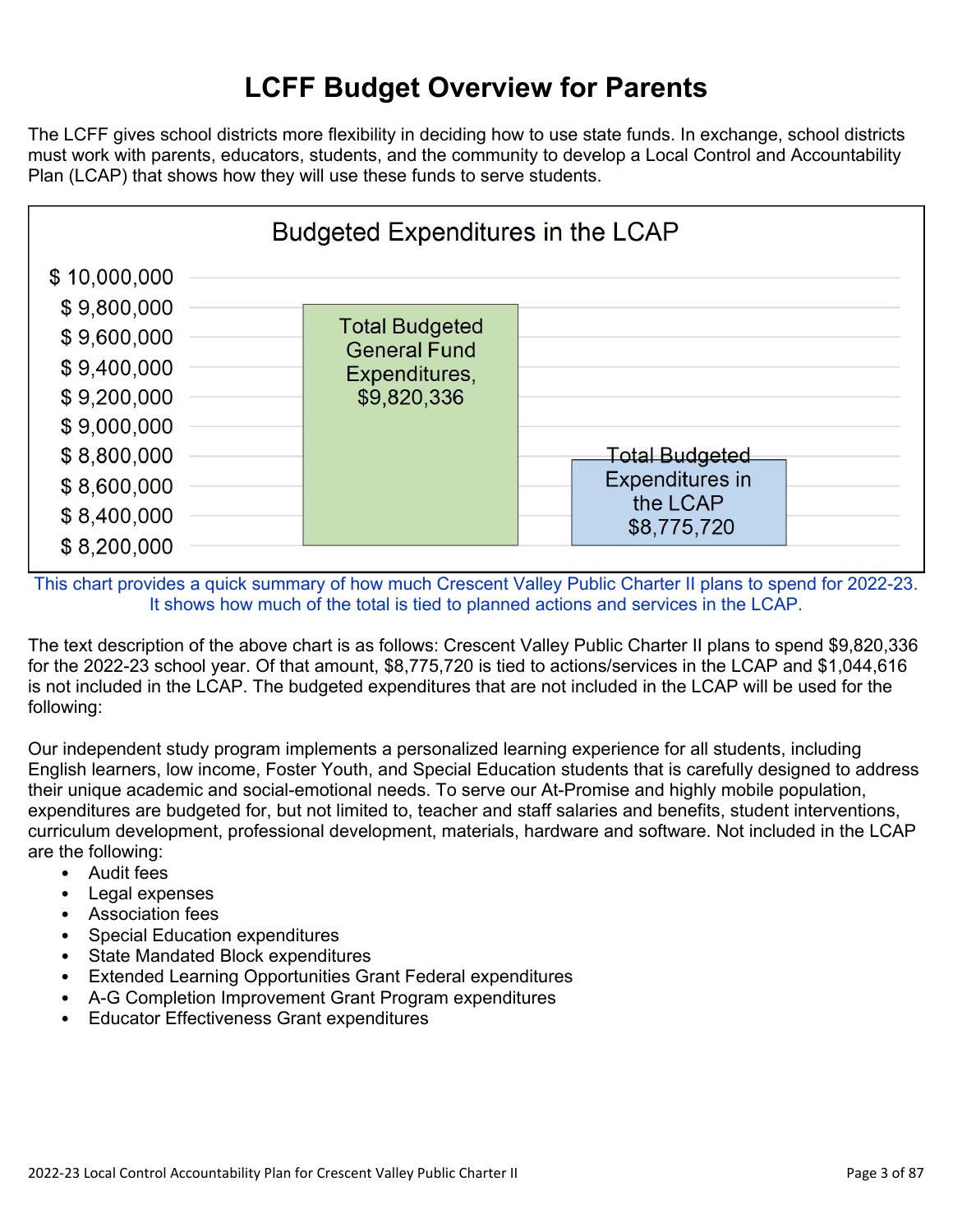#### **Increased or Improved Services for High Needs Students in the LCAP for the 2022-23 School Year**

In 2022-23, Crescent Valley Public Charter II is projecting it will receive \$2,602,963 based on the enrollment of foster youth, English learner, and low-income students. Crescent Valley Public Charter II must describe how it intends to increase or improve services for high needs students in the LCAP. Crescent Valley Public Charter II plans to spend \$2,602,963 towards meeting this requirement, as described in the LCAP.